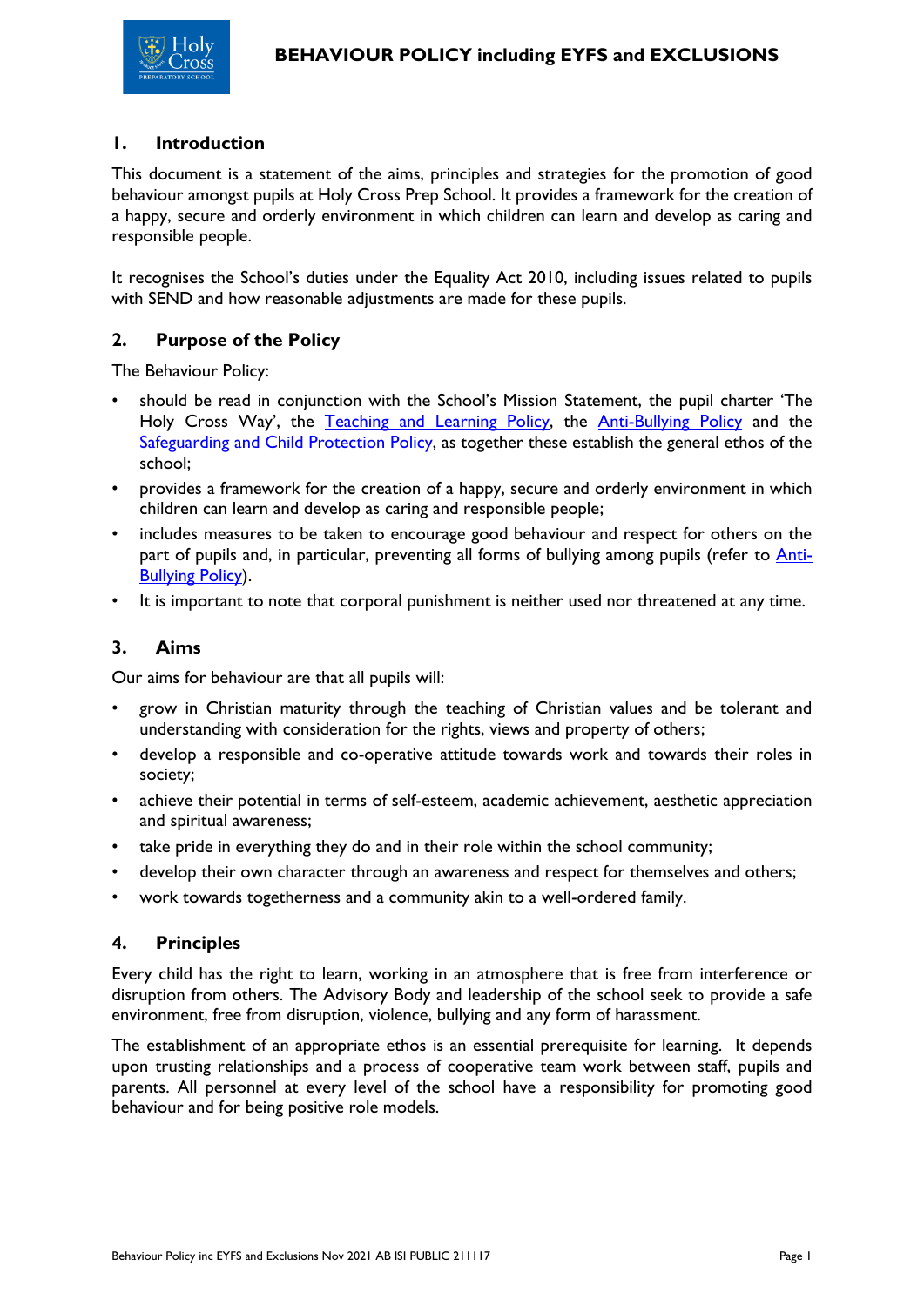# **5. Equality**

We believe that it is important to prepare our children for life as citizens in a multi-ethnic society in which there should be equality and harmony. We actively promote a positive, caring atmosphere for all pupils in our school and aim to foster respect for the protected characteristics (Equality Act 2010) age; disability; gender reassignment; marriage and civil partnership; pregnancy and maternity; race; religion or belief; sex; and sexual orientation.

We will not tolerate discrimination of any kind in deed or word and discriminatory or extremist opinions or behaviours should be challenged as a matter of routine. All incidents will be taken very seriously and dealt with quickly. The Headteacher will reinforce the point that this behaviour and prejudice are totally unacceptable in our school. If a pupil persists with inappropriate behaviour, the Headteacher will inform the parents and invite them to discuss the issues.

#### **6. Responsibilities and Strategies**

All members of the school community work towards the school's aims by:

- endeavoring to live by Gospel values;
- esteeming children and adults as individuals and respecting their rights, values and beliefs;
- fostering and promoting good relationships and a sense of belonging to the school community;
- providing a well-ordered environment in which all are fully aware of behavioural expectations;
- offering equal opportunities in all aspects of school life and recognising the importance of different cultures, race and religion;
- encouraging, praising and positively reinforcing good relationships, behaviours and work;
- rejecting all conduct involving bullying or harassment (refer to [Anti-Bullying Policy\)](file://///HCNET.AD/HCP/Share_Policies/Anti-Bullying%20Policy.pdf);
- not only setting out rewards and sanctions, but by the teaching of good behaviour;
- helping to develop strategies to eliminate unacceptable behaviour both within and outside the classroom, and applying these consistently;
- utilising effective strategies for managing behaviour and encouraging pupils to act responsibly;
- caring for, and taking pride in, the physical environment of the school;
- working as a team, supporting and encouraging one another; and
- developing the God-given gifts of each member of the community.

**The Senior Leadership Team** (Headteacher and senior staff) work towards the school's aims by:

- taking a lead in the establishment of a positive school ethos;
- taking responsibility for devising and implementing a [Teaching and Learning Policy](file://///HCNET.AD/HCP/Share_Policies/Teaching%20and%20Learning%20Policy.pdf) which acknowledges its influences on pupils' behaviour and motivation;
- monitoring and reviewing behaviour throughout the school, evaluating the success of this policy and ensuring that necessary revisions are undertaken;
- recording and monitoring punctuality and responding firmly when it is poor;
- recording and reporting incidents of serious misconduct;
- holding meetings with parents of pupils who persistently misbehave (and establishing the possible reasons for this);
- taking active steps to ensure that buildings and grounds are secure and well maintained and that any damage is quickly rectified;
- having clear policies communicated to parents, pupils and staff, and creating an environment of good behaviour and respect, with helpful examples set by staff and older pupils and celebration of success;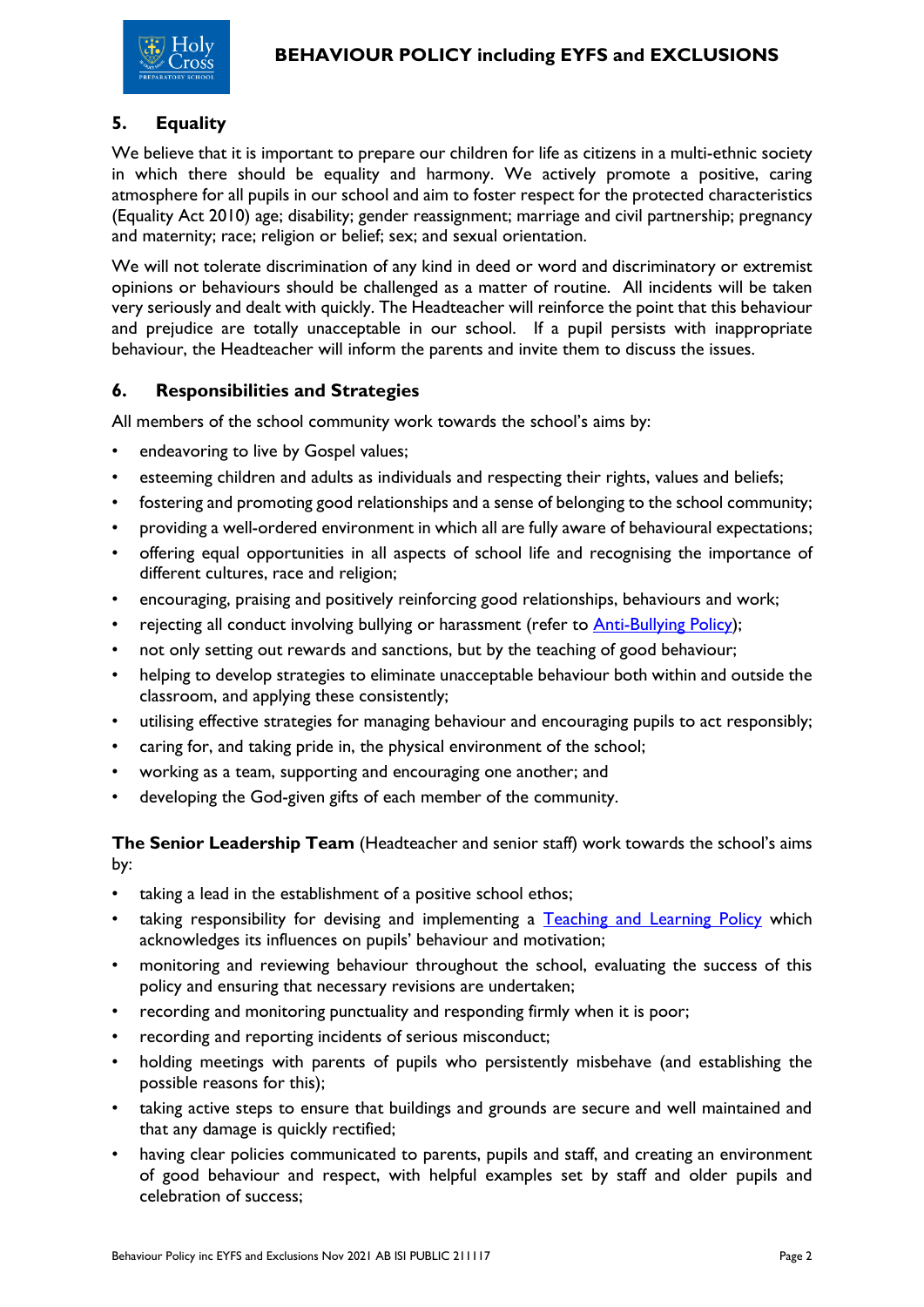# **BEHAVIOUR POLICY including EYFS and EXCLUSIONS**



- communicating to parents, through the Parent Contract, the school's policy on and arrangements for admissions, misbehaviour and exclusions;
- supporting teachers in implementing effective behaviour management strategies;
- a programme of Personal, Social, Health and Economic Education designed to promote mutual respect, self-discipline and social responsibility (see PSHE [Education](file://///HCNET.AD/HCP/Share_Policies/Curriculum%20-%20PSHE%20Education%20Policy%20inc%20EYFS.pdf) Policy)
- a programme of Religious Education which includes ethical and moral issues and work on relationships and feelings (see [RE Policy\)](file://///HCNET.AD/HCP/Share_Policies/Curriculum%20-%20RE%20Policy.pdf); and
- by providing a planned programme of professional development for all staff within the school strategic development plan.

**Teachers** work towards the school's aims by:

- providing a challenging and stimulating programme of study to motivate and inspire pupils;
- recognising and being constantly aware of the needs of each individual pupil according to ability and aptitude;
- encouraging high, yet realistic standards;
- enabling pupils to take increasing responsibility for their own learning and conduct;
- ensuring that learning is progressive and continuous;
- teaching pupils to embody the Holy Cross Way in their everyday behaviours;
- teaching pupils about the school rewards and sanctions system and ensuring this is upheld by all.
- paying particular attention to school practices to help children to adjust their behaviours in order to reduce risks and build resilience, including to radicalisation, with particular attention to the safe use of electronic equipment and the internet;
- providing opportunities for children to discuss appropriate behaviour;
- taking quick, firm action to prevent one pupil inhibiting another's progress;
- rapid and stringent response to incidents of bullying of any type (refer to [Anti-Bullying Policy\)](file://///HCNET.AD/HCP/Share_Policies/Anti-Bullying%20Policy.pdf);
- by adhering to the [Staff Behaviour Policy](file://///HCNET.AD/HCP/Share_Policies/Staff%20Behaviour%20Policy.pdf) which provides clear guidance about behaviour and actions so as not to place pupils or staff at risk of harm or of allegations of harm to a pupil;
- being good role models working collaboratively for the good of the school community; and
- conscientious supervision of pupils at all times.

**Pupils** (appropriate to age) work towards the school's aims by:

- attending school in good health maintained by adequate diet, exercise and sleep;
- being punctual, polite and ready to begin lessons on time;
- being organised and completing homework promptly;
- contributing to the development of the school's charter of behaviour (The Holy Cross Way);
- conducting themselves in an orderly manner in line with this charter;
- accepting responsibility for their behaviour, showing initiative and understanding how they can contribute positively to the lives of those living and working in the locality in which the school is situated and to society more widely; and
- taking growing responsibility for their environment and for their own learning and conduct.

**Parents** work toward the school's aims by:

- adhering to the School Regulations;
- providing support for the discipline within the school and for the teacher's role;
- being realistic about their children's abilities and offering encouragement and praise;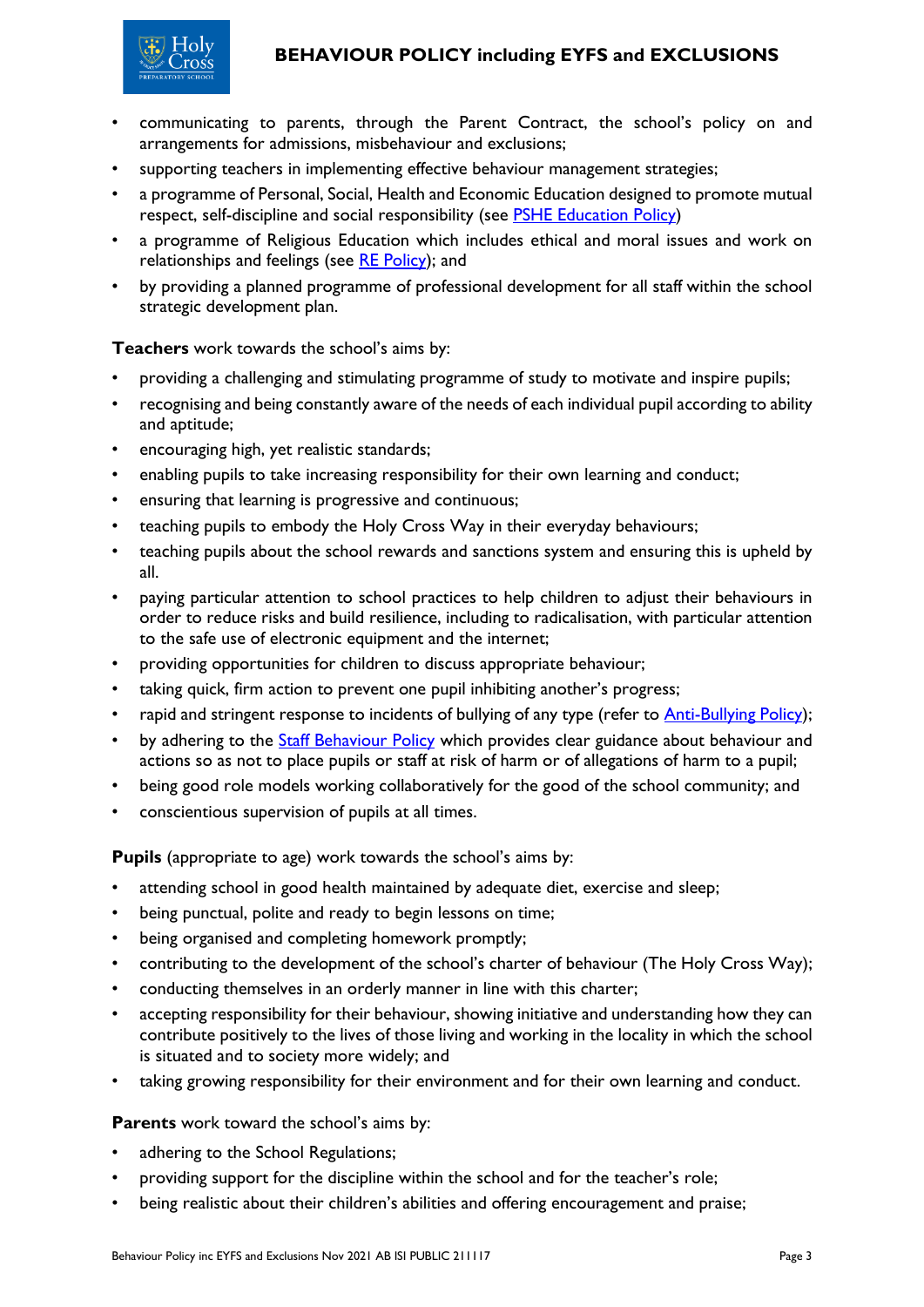

- participating in discussions concerning their children's attainment and progress;
- ensuring early contact with school to discuss matters which affect a child's happiness, progress and behaviour;
- taking an active interest in children's learning by supporting at home where appropriate, giving due importance to homework, hearing reading, assisting in learning of tables and spellings and signing the homework diary each week;
- allowing children to take increasing personal and social responsibility as they progress throughout the school; and
- accepting responsibility for the conduct of their children at all times.

## **7. Procedures**

For ensuring involvement of all members of the school community include:

- regular meetings of staff which provide opportunities to discuss issues which relate to, or may affect, the behaviour of the pupils;
- regular meetings of the Deputy Head, Head of Pre-Prep and Head of Junior Department with the Headteacher which provide opportunities to discuss behaviour issues.

For providing pupils with opportunities to discuss appropriate behaviour include:

- beginning the school year by creating a class contract and a class version of The School Mission Statement, which pupils decide on, agree to and sign;
- class assembly, PSHE Education and form time providing a forum for discussion in the classroom once each week;
- staff nurturing positive relationships with pupils to enable them to feel able to discuss personal matters with their class teacher or a member of staff at any time; and
- pupils having access to heads of department and the Assistant Head (pastoral) to enable them to discuss personal matters.

## **8. Rewards for Good Behaviour**

There is a clear system of rewards in place, displayed in classrooms, which aims to ensure consistency and fairness in the school:

- verbal and non-verbal praise e.g. smiles;
- use of stars, stamps, stickers and the Rainbow system (Pre-Prep and Early Years only) for good work and contribution to the well-being of the school community;
- sharing work and positive behaviour with other adults and pupils;
- Headteacher special awards for infants, acknowledged in assemblies and in the Friday Update;
- a system of house points (credits  $-$  written as  $C$  in the back of the Homework Diary) and Stars of the Week for juniors, acknowledged in assemblies and in the Friday Update;
- merit awards presented at a special assembly and/or prize giving at the conclusion of each year.

## **9. Descriptive Praise**

We recognise the importance of developing pupils' self-esteem and focusing on the positive; with this in mind, we use descriptive praise by:

- praising effort, attitude and strategies used;
- focusing on what pupils do right and not what they do wrong;
- praising small steps in the right direction;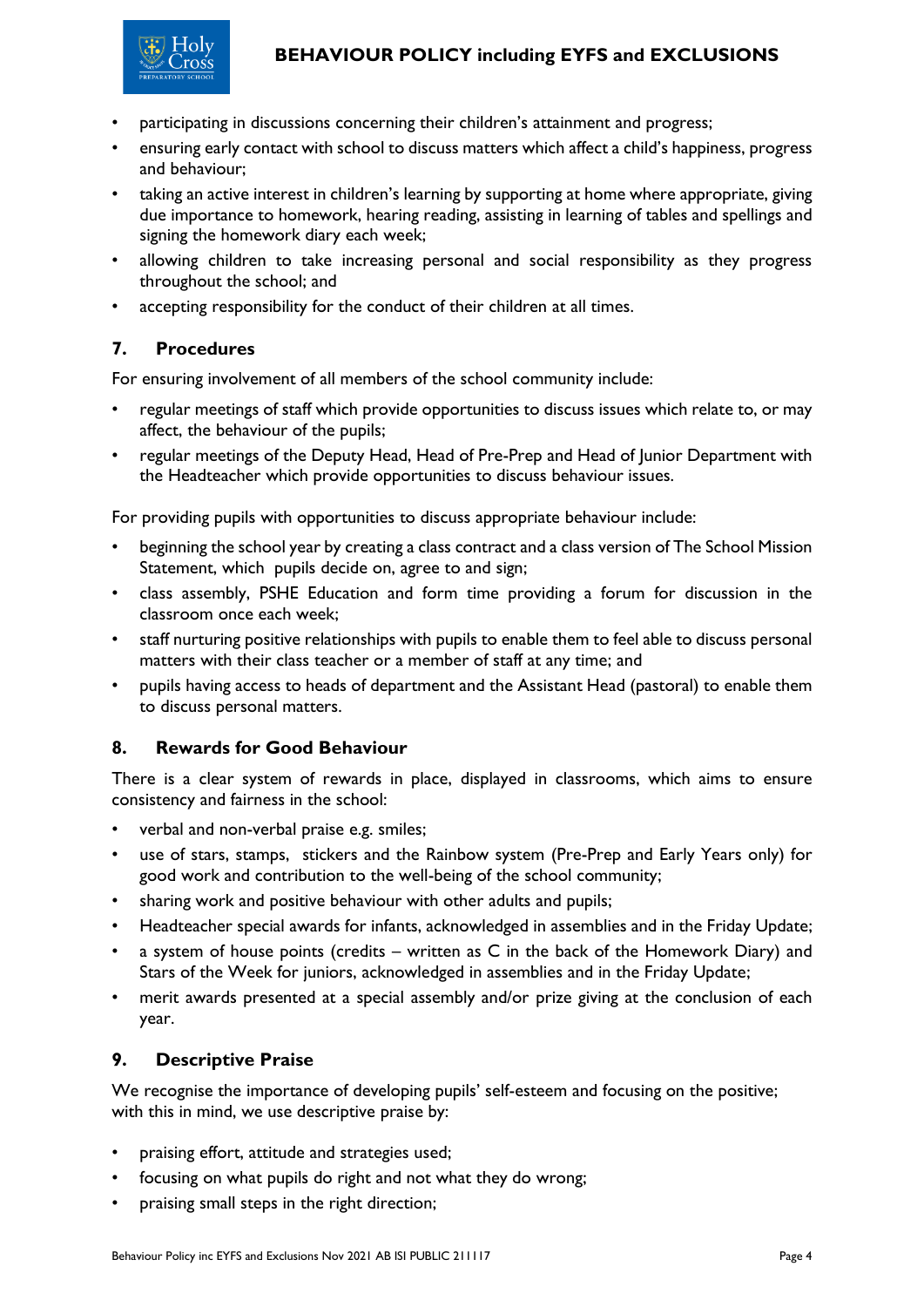



- noticing improvements;
- praising the absence of negative language;
- focusing on the individual and not making comparisons;
- pointing out the quality shown by their behaviour.

# **10. Strategies for eliminating undesirable behaviour include:**

- use of the thinking cloud (Pre-Prep and Early Years only);
- actioning of sanctions for undesirable behaviour in the classroom, dining room, playing field, etc;
- a readiness to tackle persistent behavioural or work problems through referring to the Head of Pre-Prep/Head of Junior Department, Deputy Head or Headteacher who will decide when and if it is appropriate to involve the parents to deal with the matter;
- a variety of activities to engage pupils' interest at all break times, both outdoors and indoors including a buddy bus stop and playground friends.

# **11. Strategies for dealing with unacceptable behaviour include:**

- Acknowledging emotions first to then focus on remedial actions;
- resolving incidents those who feel aggrieved want to see justice done; blame may not all be on one side; what happened may never be proved;
- staff pre-empting situations, reinforcing expectations and giving clear directions;
- ignoring disruptive behaviour when appropriate and praising the rest of the class, giving the pupil a look of enquiry or concern;
- drawing attention to positive behaviour and ignoring negative behaviour where appropriate;
- the giving of mild warnings, e.g. asking the offender what is the class/school rule about that and explaining the consequences of further poor behaviour;
- where there is conflict, encouraging the pupils to reflect on how their behaviour has affected others and to apologise – often both parties need to apologise;
- discussing with the pupil what happened and why; encouraging the pupil to reflect on what would help them to modify their behaviour;
- ensuring that pupils apologise to the member of staff or pupil affected by their behaviour either verbally or, if appropriate, in writing;
- setting positive targets;
- sending pupil to the Head of Pre-Prep or Head of the Junior Department if the incident is serious or persistent;
- pupils discussed under the 'Children of Concern' agenda item at staff meetings and brief details added to the Children of Concern list which is sent to staff;
- monitoring behaviour for a given period inform the parents beforehand;
- recording serious incidents and consequences on the Pupil Profile in the R-Drive Appendix A - [Serious Misbehaviour Investigation template;](file:///C:/Users/kelly.lanigan/AppData/Local/Microsoft/Windows/Share_TeachersCommunal/STAFF%20FORMS/Serious%20Misbehaviour%20Investigation%20template.docx)
- reporting persistent and continuous misbehaviour to the Deputy Head or the Headteacher;
- involving other support as and when appropriate.

# **12. SEND**

Some pupils with special educational/behavioural needs may require specialist help, e.g. Educational/Behavioural Psychologist. Relevant aspects will be addressed within their Individual Education Plan (IEP) and arranged in consultation with their parents.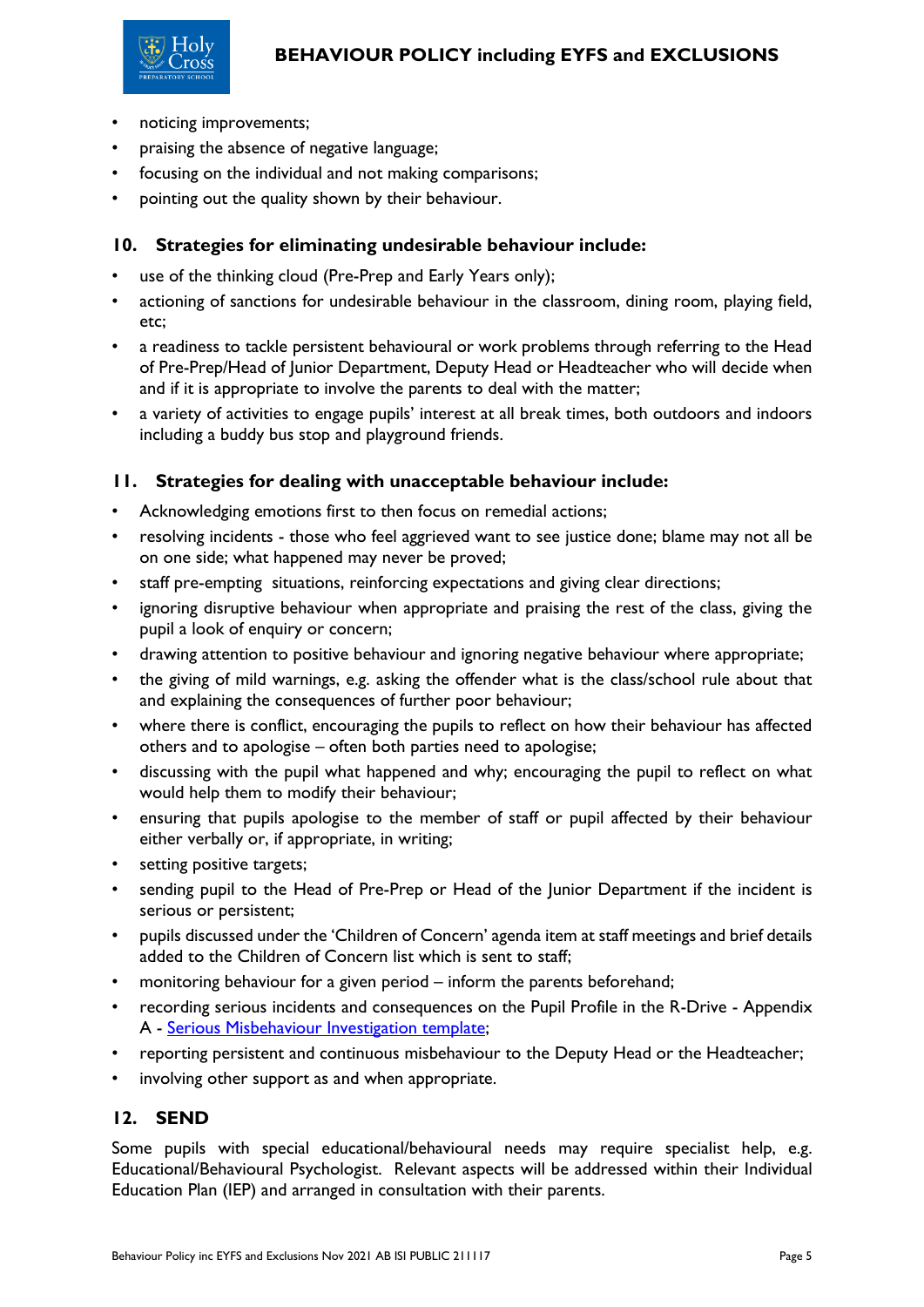#### **13. Sanctions to be adopted in the event of pupil misbehaviour**

There is a clear system of sanctions (consequences) in place for those who choose to misbehave. It is as follows:

#### **For Early Years**

- In the first instance, a verbal discussion will take place between the pupil and an adult to reflect on the behaviour and identify how they should behave in the future;
- In the second instance, privileges will be removed and the pupil will be placed on the Thinking Cloud;
- If the behaviour continues the pupil will work in a quiet area of the classroom;
- Should the behaviour continue, parents will be informed and be invited to discuss at regular meetings with the Head of Pre-Prep until the issues are resolved;
- If the behaviour has not been managed using the above sanctions, the Deputy Head or the Head should be involved to discuss the issues and involve parents in setting up further strategies of support where necessary.

#### **For Years 1 and 2**

- In the first instance, a verbal discussion will take place between the pupil and an adult to reflect on the behaviour and identify how they should behave in the future;
- In the second instance, a verbal warning will be given and the pupil will be placed on the Thinking Cloud to reflect further;
- If the behaviour continues, the pupil will work in a quiet area of the classroom;
- For more serious or consistent misbehavior, the pupil will be sent to the Head of Pre-Prep to discuss ways forward.

#### **For the juniors**

- in the first instance a non-verbal sign is given to indicate disapproval of the behaviour displayed (e.g. eye contact, frown);
- in the second instance a verbal warning is given;
- for more serious or constant misbehaviour, a Discredit is given (written as 'DC' in the back of the Homework Diary). Depending on the reason for the Discredit, a teacher may also ask the pupil to complete an ERA (Explain/Reflect/Action) sticker, which is stuck into the Homework Diary on the day it was issued. The ERA is to be signed by a parent. Discredits and ERAs are tracked by the class teacher and reported to the Head of the Junior Department half termly.
- for more serious or consistent misbehaviour, the pupil is sent to the practitioner responsible for behaviour management (Head of the Junior Department) to discuss the incident and ways forward;
- if the behaviour has not been managed using the above sanctions, the pupil is sent to the Assistant Head or the Head to discuss the issues and involve parents in setting up further strategies of support.

THESE SANCTIONS HAVE BEEN DISCUSSED BY ALL PUPILS AND ARE DISPLAYED IN ALL CLASSROOMS TO SERVE AS A REMINDER FOR THOSE WHO MAY CHOOSE TO MISBEHAVE.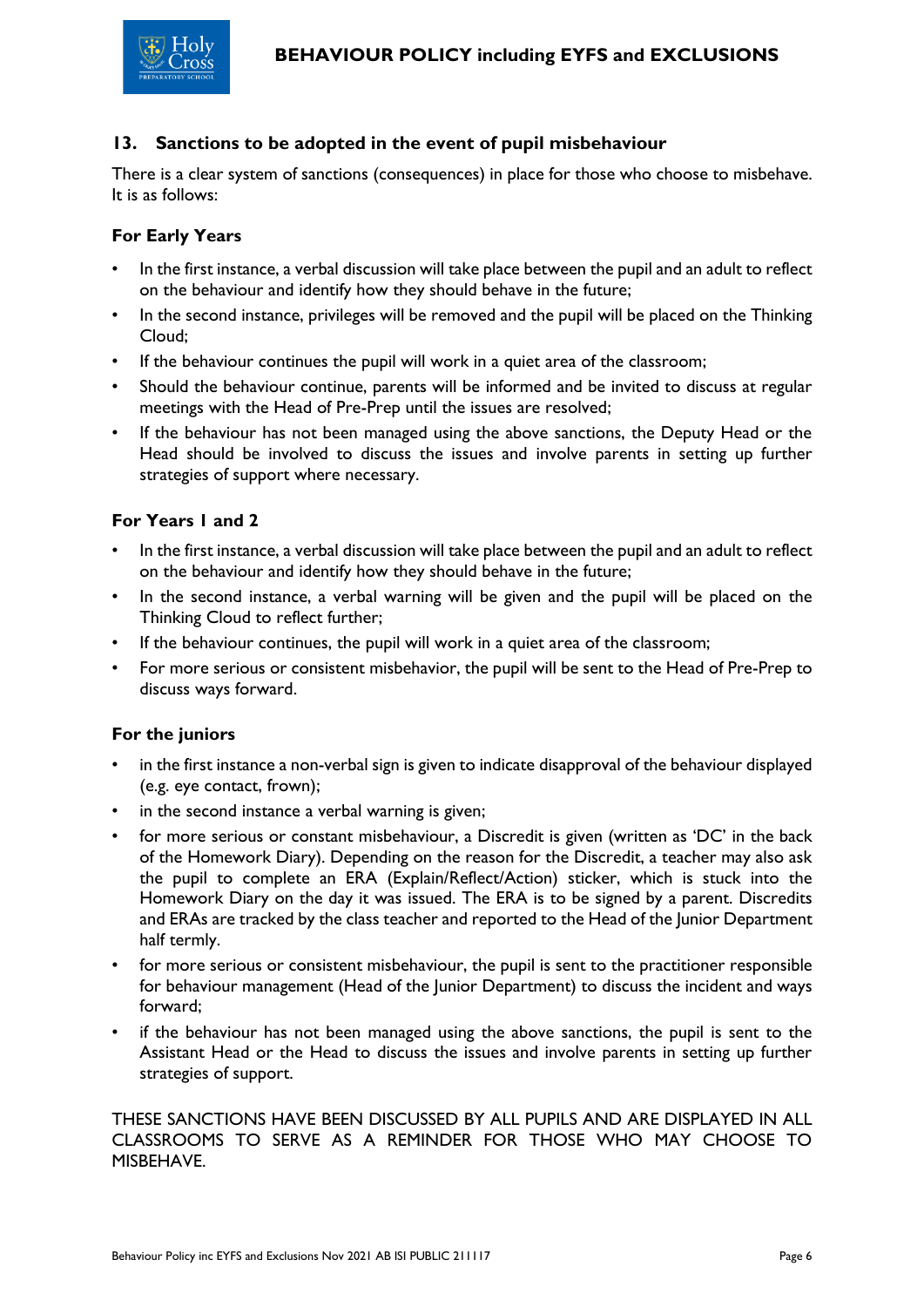# **14. Guidance for Using Physical Restraint**

Please also refer to [Use of Reasonable Force to Control or Restrain a](file://///HCNET.AD/HCP/Share_Policies/Use%20of%20Reasonable%20Force%20to%20Control%20or%20Restrain%20a%20Pupil%20Policy.pdf) Pupil Policy.

Corporal punishment is neither used nor threatened at any time. However, physical restraint may be required in certain circumstances, such as to avert the immediate danger of personal injury. Reasonable force is usually used either to control or restrain.

Before using force, staff should, wherever practicable, tell the pupil to stop misbehaving and communicate in a calm and measured manner throughout the incident. Staff should not give the impression of acting out of anger or frustration and should make it clear that physical contact or restraint will stop as soon as it ceases to be necessary.

Actions could include:

- passive physical contact resulting from standing between pupils or blocking a pupil's path;
- active physical contact such as leading a pupil by the hand or arm;
- ushering a pupil away by placing a hand in the centre of their back.

An incident report should be written immediately and given to the Headteacher, including eye witness accounts. The Headteacher will contact the parents to discuss the incident on the same day or as soon as reasonably practicable.

Persistent unacceptable behaviour will result in:

- planned meetings with parents and members of staff;
- a meeting with parents to create an individual behaviour plan;
- pastoral support plan based on a home/school liaison;
- exclusion, a 'fixed' term or permanent as appropriate, if behaviour does not improve, particularly if it involves bullying or harassment;
- liaison with other agencies if appropriate;
- meetings logged on the Pupil Profile on the R-drive.

## **15. Fixed-term and Permanent Exclusions**

We do not wish to exclude any pupil from school, but in extreme and exceptional cases, this may be necessary. In such cases the following apply:

- only the Headteacher (or the acting Headteacher) has the power to exclude a pupil from school. The Headteacher may at their discretion require the removal, suspension or expulsion of the pupil from the school, if they consider that the pupil's attendance, progress or behaviour (including behaviour outside school) is seriously unsatisfactory and, in the reasonable opinion of the Headteacher, the removal is in the school's best interests or those of the pupil or other pupils;
- the Headteacher may exclude a pupil for one or more fixed periods. In extreme and exceptional circumstances, the Headteacher may exclude a pupil permanently. It is also possible for the Headteacher to convert a fixed-term exclusion into a permanent exclusion if the circumstances warrant this;
- if the Headteacher deems it necessary to exclude a pupil, the parents will be informed immediately and will be given reasons for the exclusion. At the same time, the Headteacher will make it clear to the parents that they can, if they wish, appeal against the exclusion. The school will inform the parents of how to make any such appeal to the Advisory Body;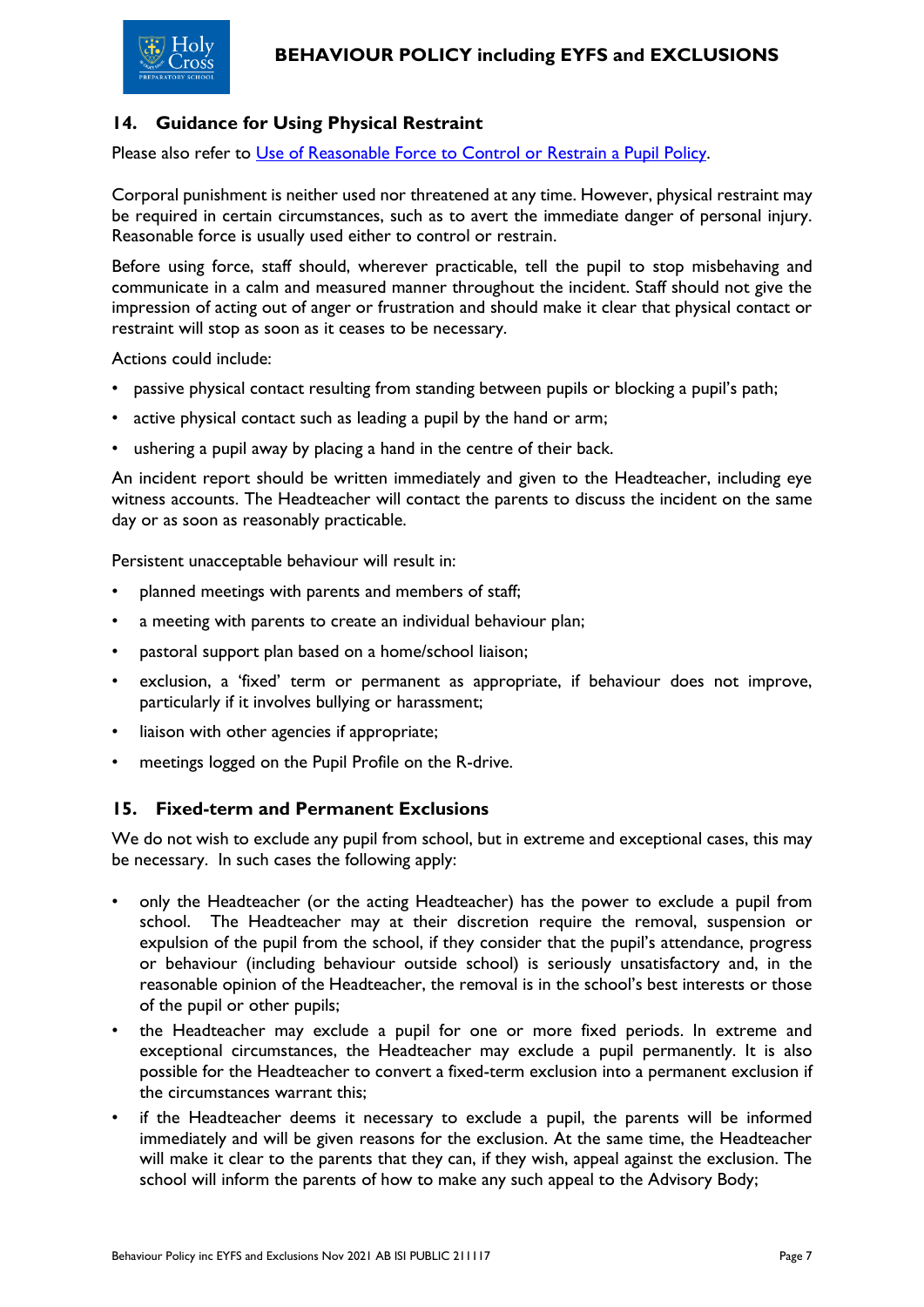

# **BEHAVIOUR POLICY including EYFS and EXCLUSIONS**

- the Headteacher informs the Trustees about any permanent exclusion and about any fixedterm exclusions beyond five days in any one term;
- if anyone has any reason to contest a decision it should be raised by the complaints procedure.

Examples of behaviour of the most serious nature:

- bullying;
- damage to school or personal property belonging to any member of the school community;
- persistent disruptive behaviour;
- physical assault against a pupil and/or an adult;
- racist abuse;
- radicalisation;
- sexual misconduct;
- theft;
- verbal abuse/threatening/malicious behaviour against a pupil and/or an adult.

This list is comprehensive but not exhaustive.

#### **16. Malicious Accusation Against Staff**

Pupil accusations against staff will be thoroughly investigated. Where accusations are found to be malicious, the Headteacher will issue strict sanctions in order to prevent a similar situation occurring again. In this situation, parents will be informed of a pupil's behaviour and the member of staff informed of the sanction.

#### **17. Violence to staff**

The school does not tolerate violence on staff. Arrangements in the **Security and Workplace** [Safety Policy](file://///HCNET.AD/HCP/Share_Policies/Security%20and%20Workplace%20Safety%20Policy.pdf) are designed to protect staff from violence at work.

#### **18. Promoting care of the physical environment includes:**

- display of pupils' work to enhance the environment, engage pupils' commitment to the environment and increase self-esteem;
- involvement of pupils, parents and staff in the planning, and, where practical, the implementation of developments to the school environment (e.g. eco-club);
- the commitment of FOHC funds to develop the school environment;
- a variety of security measures; including lighting; coded door entry system; CCTV across the school; intruder and fire alarm connected to the relevant authorities and the work of the skilled facilities team who can respond rapidly to rectify any repairs or damage.

## **19. Early Years**

All staff working within the Early Years department will adhere to the above effective behaviour management policy. Any situation should be resolved by talking to the pupil unless physical intervention is necessary in order to prevent personal injury to the pupil, other pupils or an adult, to prevent serious damage to property, or in what would be regarded as exceptional circumstances. Any occasion where physical intervention is used to manage a pupil's behaviour must be recorded on the Pupil Profile in the R-drive and parents should be informed about it on the same day.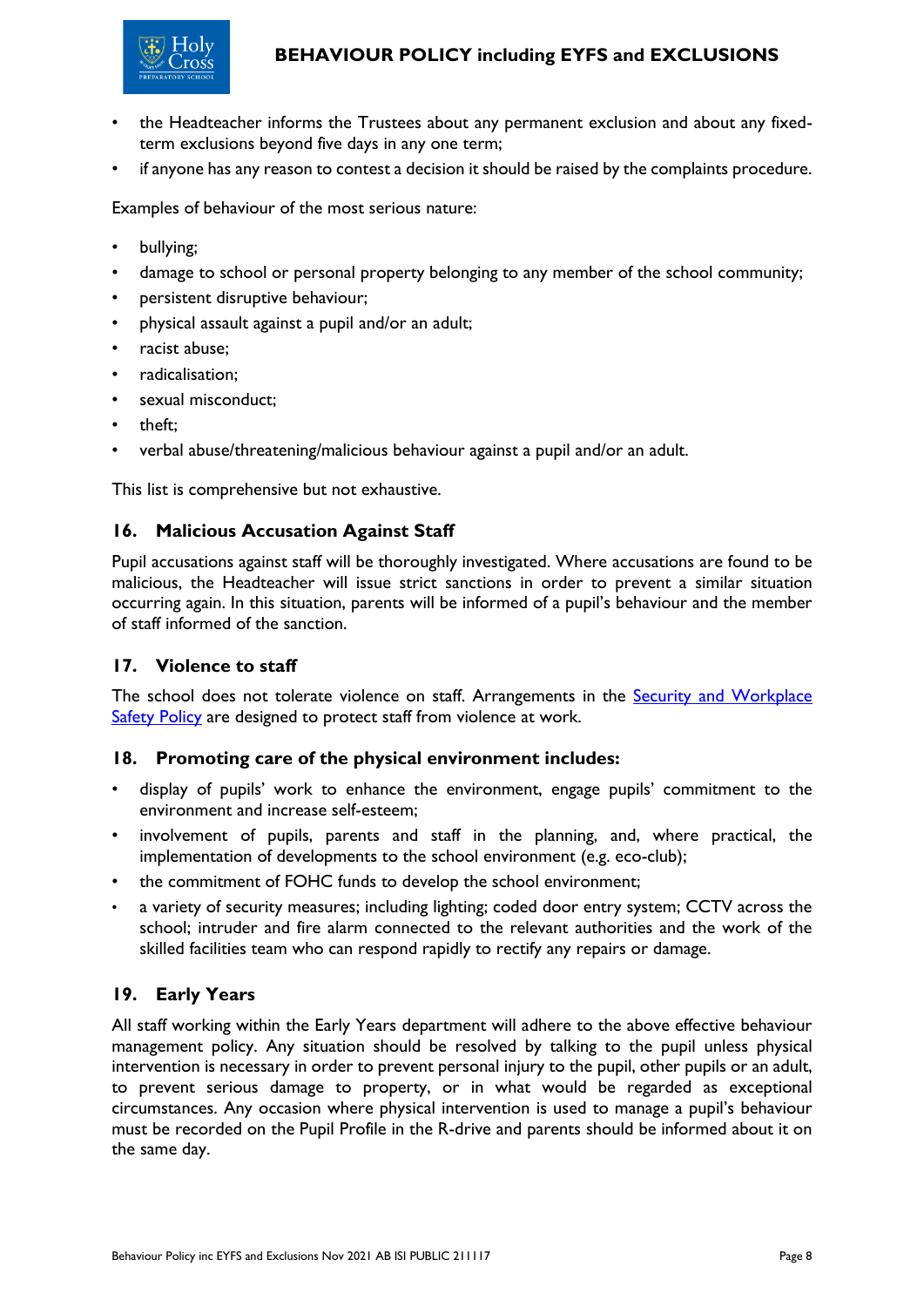

#### **20. Transition**

The school recognises that a pupil prior to transition to another school may be unsettled by the imminent change and this could affect their behaviour. Once the school is aware, staff will be informed. The pupil's behaviour can then be monitored and support provided where necessary.

## **21. The Holy Cross Way**

To encourage pupils to take a more active role in promoting good behaviour in the school, the School Council has created a Charter of Behaviour in collaboration with all pupils in the Junior Department. This is known as 'The Holy Cross Way'. It is on display in all classrooms and reference is made to it when staff are dealing with behavioural issues.

#### **22. Serious Pupil Misbehaviour and Bullying Register**

A log of pupil serious misbehaviour resulting in significant sanctions is kept by the Senior Leadership Team (SLT). This includes exclusions, major detentions and disciplinary meetings involving parents. The register includes the pupil's name and year group, the nature of the offence and the sanction imposed. A summary is reported to the Advisory Body termly. The register is reviewed annually by a member of the Advisory Body.

#### **23. Monitoring and Evaluation**

We will regularly monitor our behaviour system for rules/rewards and sanctions. Information and feedback regarding the effectiveness of our policy across the school comes from a variety of sources including:

- informal reports from staff/parents/pupils and R-Drive;
- feedback from classroom observations, team teaching with subject coordinators and monitoring by senior staff;
- number of pupils sent to the Headteacher;
- number of pupils being monitored;
- reports to the Advisory Body.

The feedback from monitoring procedures will be used to evaluate the success of our strategies to help us make adjustments when necessary. It will also be used to identify good practice and to provide support and staff development.

This is a public policy which is published on the school website and is reviewed annually by the Advisory Body.

Last reviewed November 2021. Next review November 2022.